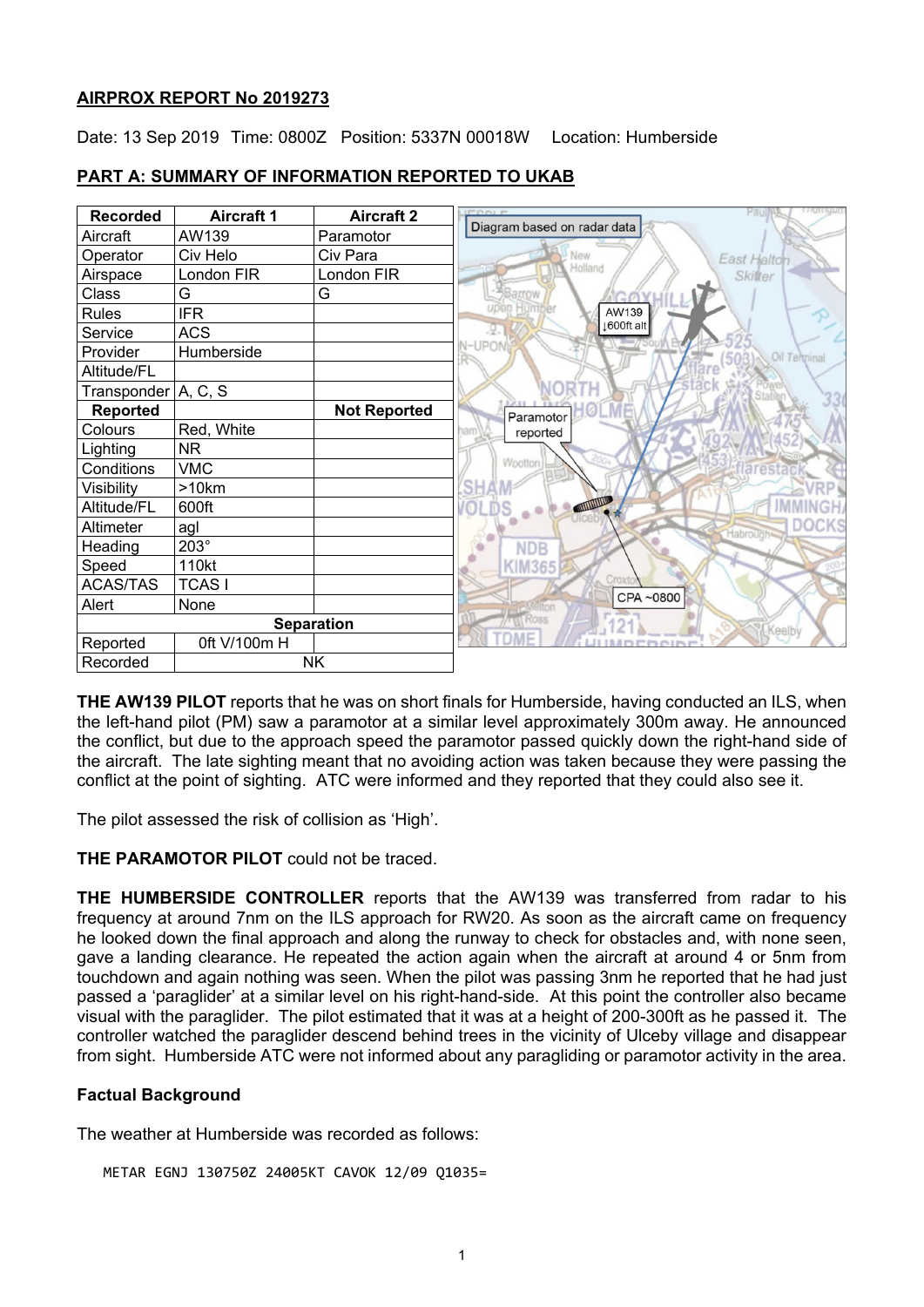## **Analysis and Investigation**

#### **UKAB Secretariat**

The AW139 and paramotor pilots shared an equal responsibility for collision avoidance and not to operate in such proximity to other aircraft as to create a collision hazard[1.](#page-1-0) If the incident geometry is considered as head-on or nearly so then both pilots were required to turn to the right<sup>2</sup>. If the incident geometry is considered as converging then the AW139 pilot was required to give way to the paramotor[3](#page-1-2). If the incident geometry is considered as overtaking then the paraglider pilot had right of way and the AW139 pilot was required to keep out of the way of the other aircraft by altering course to the right<sup>[4](#page-1-3)</sup>.

#### **Occurrence Investigation**

A Humberside investigation report found that a subsequent radar replay displayed a weak, intermittent radar return that corresponded with the position given by the AW139 pilot. The radar return was inside the ATZ.

#### **Summary**

An Airprox was reported when a AW139 and a Paramotor flew into proximity in the vicinity of Humberside at 0800 on Friday 13<sup>th</sup> September 2019. The AW139 pilot was operating under IFR in VMC, and conducting an ILS approach at Humberside. The Paramotor pilot could not be traced.

## **PART B: SUMMARY OF THE BOARD'S DISCUSSIONS**

Information available consisted of reports from the AW139 pilot, radar photographs/video recordings, and a report from the air traffic controller involved. Relevant contributory factors mentioned during the Board's discussions are highlighted within the text in bold, with the numbers referring to the Contributory Factors table displayed in Part C.

The Board discussed the actions of the AW139 crew, the non-handling pilot first saw the paramotor, and alerted the Captain to its presence but, by the time the Captain saw it, they were passing and it was too late to take any action (**CF6**). The TCAS on the AW139 would not have detected the paramotor and ATC had no knowledge that it was there, so the crew had no situational awareness about it prior to seeing it (**CF1**, **CF2**, **CF5**).

The BHPA member confirmed that the weather aftercast and the topography around Humberside both indicated that it was almost certainly a paramotor and not a paraglider. He noted that paraglider pilots tended to belong to clubs and receive training and regular briefings from the BHPA, whereas paramotor pilots were not regulated and often did not belong to any form of club. Certainly the BHPA would advise members intending to fly that close to Humberside to telephone prior to getting airborne to inform ATC about their intentions. The Board could not be sure whether the paramotor was within the ATZ or not, but thought that to fly so close to approach lane at 2nm and 600ft, the exact height of any inbound traffic without contacting Humberside at all, indicated either lack of planning or lack of knowledge of aviation procedures with respect to airfield approach paths or their depiction on the VFR chart (the feathers) (**CF3**, **CF4**). The Board noted that they had previously recommended to the CAA that paramotor activities are licensed<sup>5</sup>, but this had been rejected based upon the burden of doing so and the perceived low risk versus the estimated number flying hours. Members noted that it was now necessary to register to fly a drone, but not to fly a paramotor.

 $\overline{\phantom{a}}$ <sup>1</sup> SERA.3205 Proximity. MAA RA 2307 paragraphs 1 and 2.

<span id="page-1-1"></span><span id="page-1-0"></span><sup>&</sup>lt;sup>2</sup> SERA.3210 Right-of-way (c)(1) Approaching head-on. MAA RA 2307 paragraph 13.

<span id="page-1-2"></span><sup>3</sup> SERA.3210 Right-of-way (c)(2) Converging. MAA RA 2307 paragraph 12.

<span id="page-1-3"></span><sup>4</sup> SERA.3210 Right-of-way (c)(3) Overtaking. MAA RA 2307 paragraph 14.

<span id="page-1-4"></span><sup>5</sup> Airprox 2018216 Feb 2019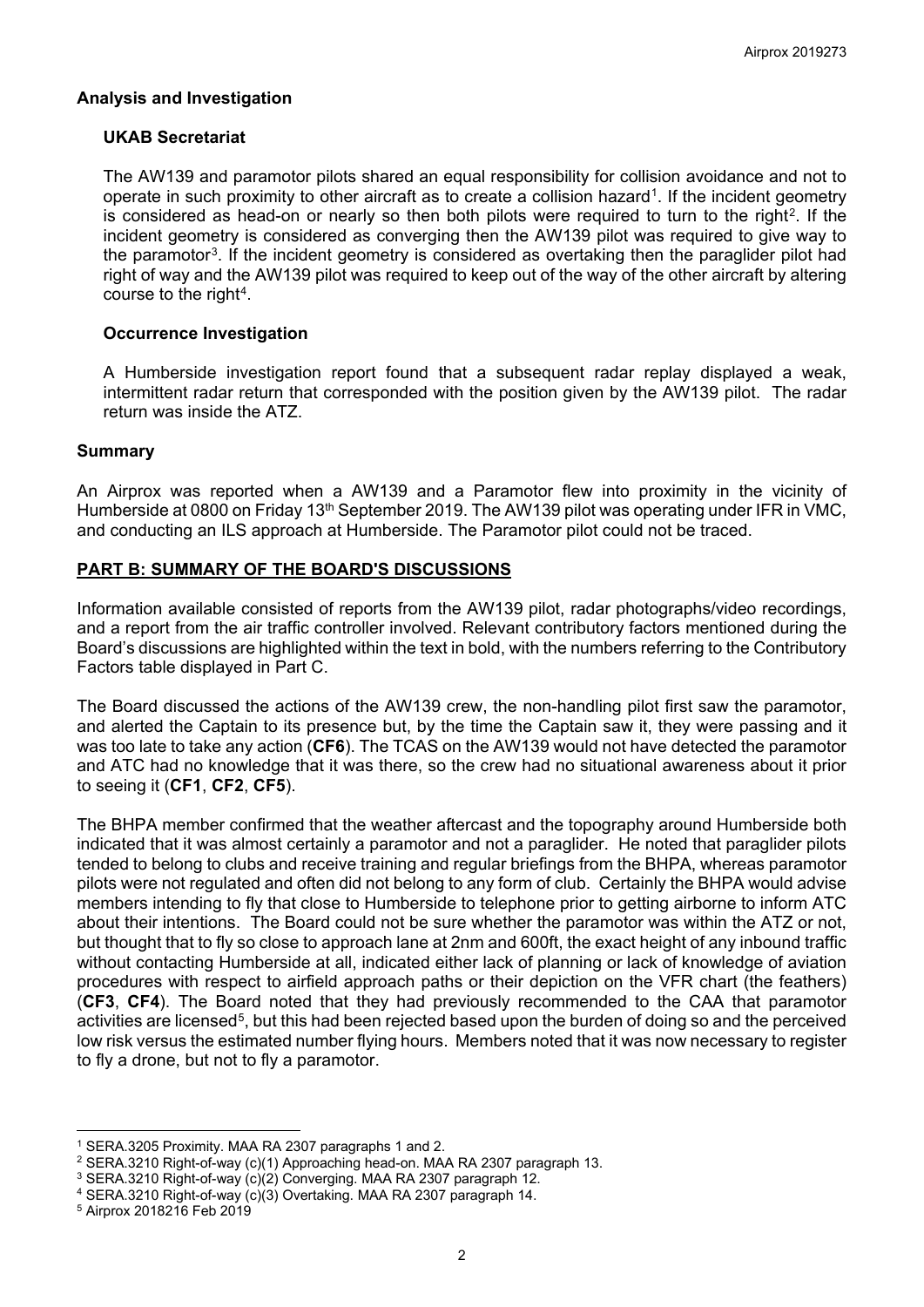Finally, in determining the risk, members quickly agreed that the late sighting by the AW139 crew and the fact that the paramotor would have been unable to take any meaningful avoiding action even if he had seen the helicopter in plenty of time, meant that in their opinion there had been a definite risk of collision; Category B, safety much reduced below the norm.

## **PART C: ASSESSMENT OF CONTRIBUTORY FACTORS AND RISK**

## Contributory Factors:

|           | 2019273                                                        |                                            |                                                                     |
|-----------|----------------------------------------------------------------|--------------------------------------------|---------------------------------------------------------------------|
| <b>CF</b> | Factor                                                         | <b>Description</b>                         | Amplification                                                       |
|           | <b>Ground Elements</b>                                         |                                            |                                                                     |
|           | • Situational Awareness and Action                             |                                            |                                                                     |
| 1         | Contextual                                                     | • Situational Awareness and Sensory Events | Generic, late, no or incorrect Situational Awareness                |
| 2         | <b>Human Factors</b>                                           | • Conflict Detection - Not Detected        |                                                                     |
|           | <b>Flight Elements</b>                                         |                                            |                                                                     |
|           | <b>• Tactical Planning and Execution</b>                       |                                            |                                                                     |
| 3         | <b>Human Factors</b>                                           | • No Decision/Plan                         | Inadequate planning                                                 |
| 4         | <b>Human Factors</b>                                           | • Aircraft Navigation                      | Did not avoid/conform with the pattern of traffic<br>already formed |
|           | • Situational Awareness of the Conflicting Aircraft and Action |                                            |                                                                     |
| 5         | Contextual                                                     | • Situational Awareness and Sensory Events | Generic, late, no or incorrect Situational Awareness                |
|           | • See and Avoid                                                |                                            |                                                                     |
| 6         | <b>Human Factors</b>                                           | • Monitoring of Other Aircraft             | Non-sighting or effectively a non-sighting by one or<br>both pilots |

Degree of Risk: B.

#### Safety Barrier Assessment<sup>[6](#page-2-0)</sup>

In assessing the effectiveness of the safety barriers associated with this incident, the Board concluded that the key factors had been that:

#### **Ground Elements:**

**Situational Awareness of the Confliction and Action** were assessed as **ineffective** because the Humberside controller had no knowledge that the paramotor was there.

## **Flight Elements:**

**Tactical Planning and Execution** was assessed as **ineffective** because the paramotor was at the same height as the Humberside finals traffic as he flew close to the approach lane.

**Situational Awareness of the Conflicting Aircraft and Action** were assessed as **ineffective** because the AW139 pilot had no prior knowledge that the paramotor would be there.

**See and Avoid** were assessed as **ineffective** because the AW139 pilot did not have time to take any avoiding action.

<span id="page-2-0"></span> $\overline{\phantom{a}}$ <sup>6</sup> The UK Airprox Board scheme for assessing the Availability, Functionality and Effectiveness of safety barriers can be found on the [UKAB Website.](http://www.airproxboard.org.uk/Learn-more/Airprox-Barrier-Assessment/)